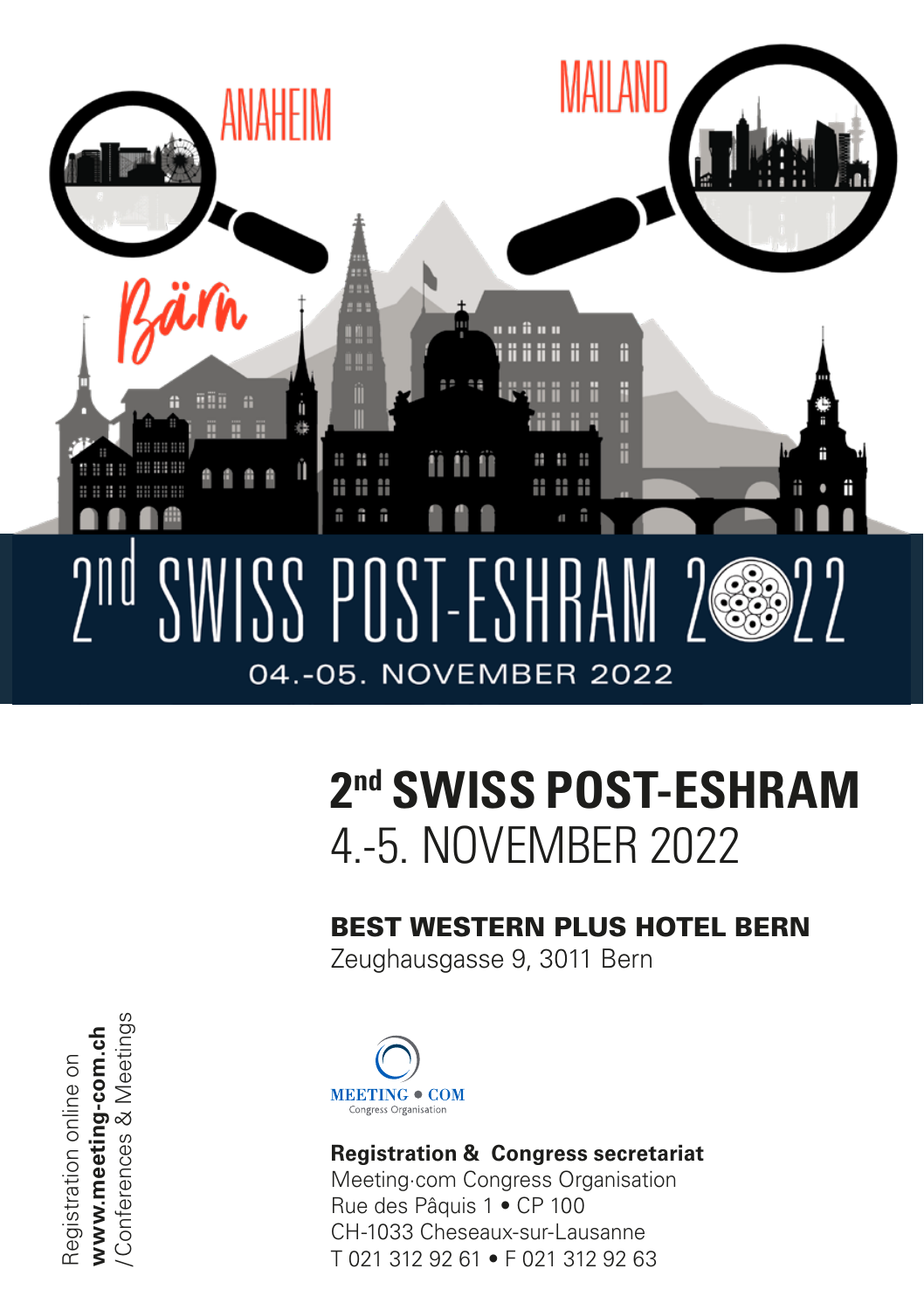# WELCOME

Dear SGRM members, dear Swiss reproductive physicians and embryologists,

Following the premiere of the first SWISS POST-ESHRAM meeting in 2021 with around 80 attendants and an overall score of 5.6 ( $6 =$  maximum), the SGRM is happy to announce the 2<sup>nd</sup> meeting.

Based on the evaluation the meeting will again take place in Bern in the same meeting hall as in 2021. And as in 2021, six Swiss reproductive physicians and embryologists and one moderator will focus on exciting new and established reproductive medicine and embryology topics which have been presented at ESHRE and ASRM 2022.

The Swiss evening will take place in a very nice Italian restaurant, which has been carefully chosen to allow socializing and a relaxed evening.

The SGRM welcomes you to the 2<sup>nd</sup> Post-ESHRAM meeting in the middle of Switzerland, in Bärn.

 $/$ ichal p.  $\omega$ 

Michael von Wolff President of SGRM

# PROGRAM

#### **Friday, November 4th**

| 14:00                  | <b>Welcome coffee</b>                                                                                            |
|------------------------|------------------------------------------------------------------------------------------------------------------|
|                        |                                                                                                                  |
| 14:15                  | <b>Introduction &amp; Chair</b><br>Michael von Wolff, Inselspital Bern                                           |
| 14:30-15:15            | <b>Ovarian reserve, ovarian stimulation, Endometriosis</b><br>Rebecca Moffat, Fertisuisse, Olten                 |
| 15:30-16:15            | Endometrium, Early pregnancy, Implantation, Abortion<br>Alessandro Santi, Centro Cantonale di Fertilità, Locarno |
| 16:30-17:00            | <b>Coffee break</b>                                                                                              |
| 17:00-17:45            | Clinical Embryology, Andrology, Cryopreservation<br>Sofia Makieva, USZ, Zürich                                   |
| 18:30                  | <b>Swiss evening</b><br>Restaurant Verdi, Gerechtigkeitsgasse 7, Bern                                            |
| Saturday, November 5th |                                                                                                                  |
| 08:30                  | <b>Welcome coffee</b>                                                                                            |
| 08:55                  | <b>Housekeeping remarks</b>                                                                                      |
| 09:00-9:45             | <b>Fertility preservation, Endocrinology, Fertility surgery</b><br>Isabelle Streuli, HUG, Genève                 |
| 10:00-10:45            | <b>Andrology, Infertility</b><br>Christian De Geyter, Universität, Basel                                         |
| 11:00-11:30            | <b>Coffee break</b>                                                                                              |
| 11:30-12:15            | Basic Science, Emerging Technologies, Genetics and PGT<br>Fabien Murisier, CPMA, Lausanne                        |
| 12:30                  | Conclusions                                                                                                      |

12:45 **Stand up lunch and farewell**

Michael von Wolff, Inselspital, Bern